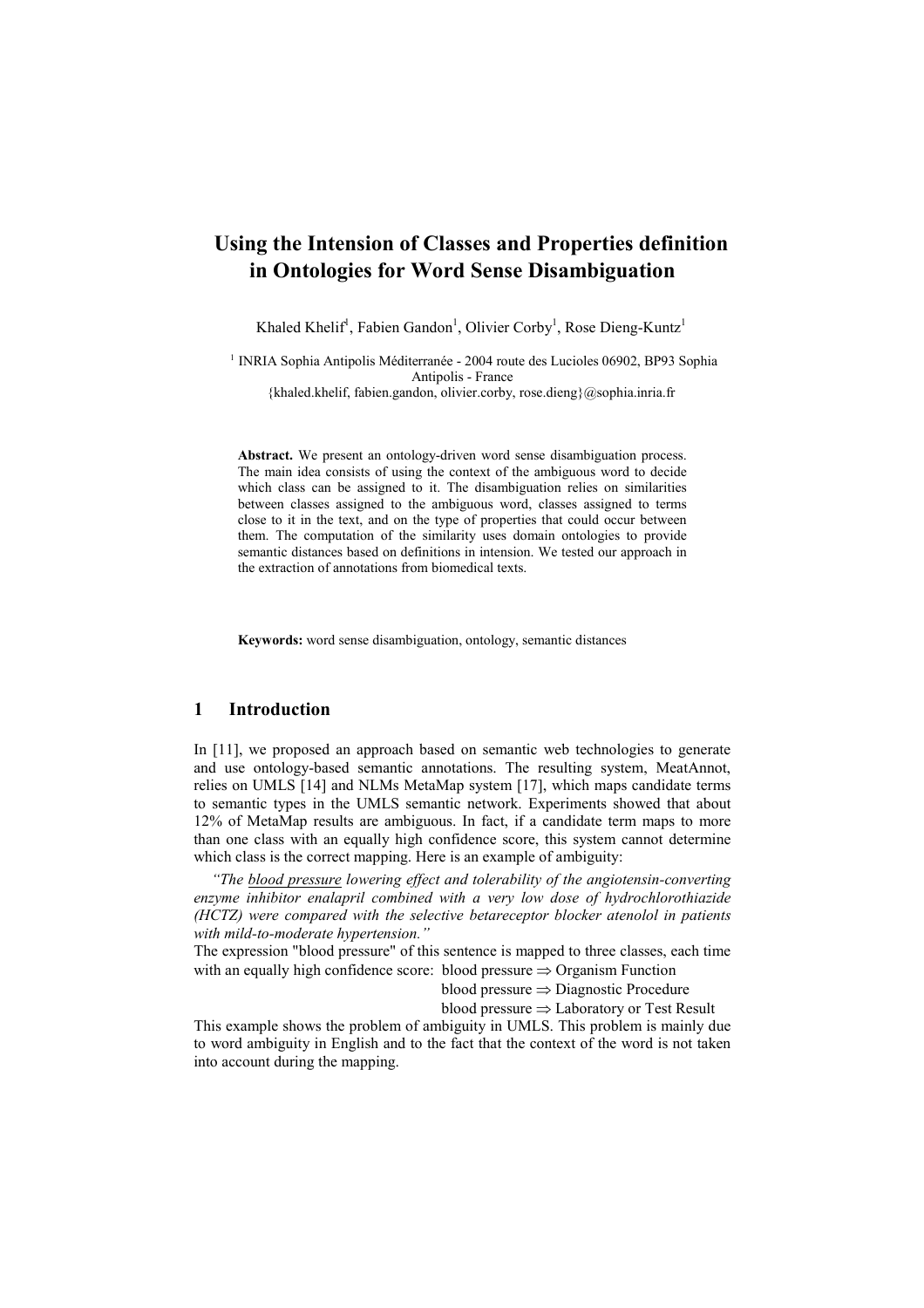The approach we describe in this paper uses the intension of the definitions in the ontology (in our case the definition of the UMLS semantic network) to disambiguate terms extracted from texts. To do this, we propose methods for computing semantic distances between two classes of the ontology, which take into account the hierarchy of classes, the hierarchy of properties and the signature of properties (domain and range). Our hypothesis is that a combination of distances over these networks can improve the computation the disambiguation.

## 2 Conceptual distances: ontologies as metric spaces

The idea of evaluating conceptual relatedness from semantic networks representation dates back to the early works on simulating the humans' semantic memory [7] [5]. Relatedness of two concepts can take many forms for instance, functional complementarity (e.g. nail and hammer) or functional similarity (e.g. hammer and screwdriver). The latter example belongs to the family of semantic similarities where the relatedness of concepts is based on the definitional features they share (e.g. both the hammer and the screwdriver are hand tools). The natural structure supporting semantic similarities reasoning is the taxonomy of classes where is-a links group classes according to the characteristic they share (e.g. hammer, screwdriver, saw, plane, pliers, etc. are subclasses of hand tool). When applied to a semantic network using only is-a links, the relatedness calculated by a spreading algorithm gives a form of semantic distance. The graph of the class hierarchy and the distance calculation algorithm turn the ontology into a metric space. Rada et al. [8] defined their conceptual distance between two classes  $C_A$  and  $C_B$  as the minimum number of edges separating them. However they also showed that this distance exhibited counter intuitive behaviours around zero. Starting from this introduction we can identify two main trends in defining a semantic distance over a class hierarchy: (1) the approaches that include additional external information in the distance, e.g. statistics on the use of a concept; (2) the approaches trying to rely solely on the structure of the hierarchy to tune the behaviour of the distances.

For the first approaches, relying on additional external information, we can quote Resnik [9] whose work was influenced by information theory. The author tried to apply this technique directly to words and encountered counter intuitive behaviours due to polysemia. An improvement in [6] integrates the value of the information content of the compared concepts to the calculation. A comparison of different distances on using WordNet, is proposed in [4]. But these techniques require statistical analysis of the corpus to evaluate the probabilities and thus require finding a relevant corpus to effectively approximate the probabilities by frequencies.

The second trend essentially explores the different ways of combining the depths of the concepts and their deepest common super concept in the hierarchy. The simplest one is the one of Rada et al. [8] presented before. An alternative in [10] is based on the ratios between depths. In the domain of Conceptual Graphs, a use for such a distance is to propose a non binary projection, i.e. a similarity  $S: C^2 \to [0, 1]$  where 1 is the perfect match and 0 the absolute mismatch, and this can be used to propose approximate search algorithms intelligently relaxing typing constraints [1].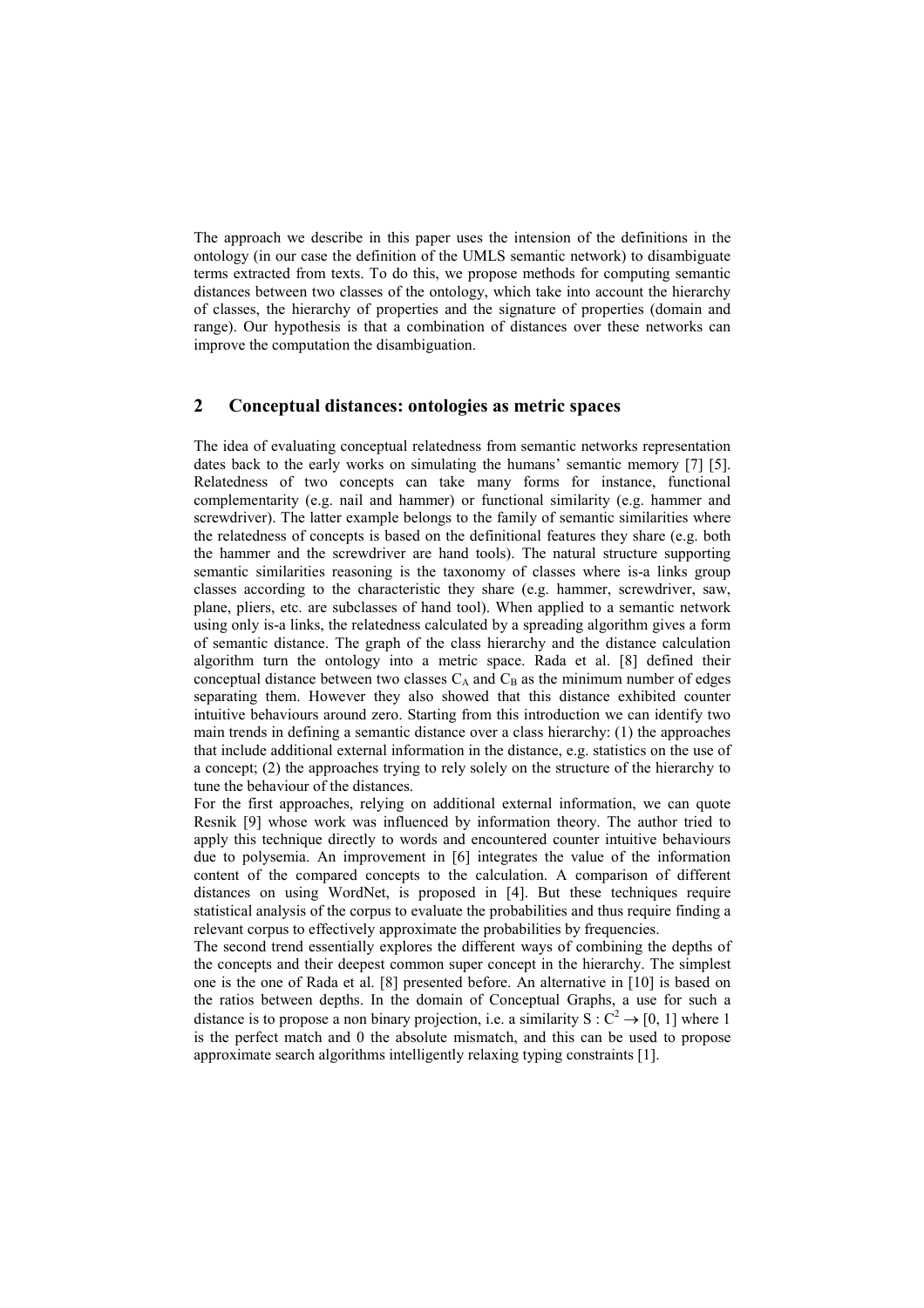In the past we used several kinds of these distances to provide approximate search algorithms [1] or protocols for distributed annotation and query management [2]. We also extended them for instance to provide ultrametrics for clustering algorithms [3]. Most of the distances belonging to the first approaches (i.e. relying on additional external information) capture somehow the extensional use of classes i.e. how they are effectively used in a corpus. They require a pre-processing to evaluate frequencies approximating the probabilities needed in their formulas.

Most of the distances belonging to the second approaches (i.e. relying on the ontology) limit their use of the metric space to the hierarchy of classes i.e. only the graph of direct subsumption links is used in defining the metric space. In this article we propose to go beyond and selectively include other relations in the metric space.

## 3 Signature distance principle

We extend the RDFS model with a symmetric property subsuming rdfs: domain and rdfs:range properties used in specifying the signature of a property. In the following, let  $H_C$  be the hierarchy of classes and  $H_P$  be the hierarchy of properties.

Definition 1: the property *cos:signature* is such that:

| $rdfs:domain(P, C) \implies cos: signature(P, C)$           | // $rdfs:domain < cos:signature$ |
|-------------------------------------------------------------|----------------------------------|
| $rdfs:range(P, C) \implies cos: signature(P, C)$            | // $rdfs:range < cos:signature$  |
| $cos: signature(X, Y) \Leftrightarrow cos: signature(Y, X)$ | $\mathcal{N}$ symmetric property |

**Definition 2:** a signature path  $P_s(C_s, C_y)$  between two classes  $C_s, C_y \in H_c^2$  is a path from *C<sup>x</sup>* to *C<sup>y</sup>* exclusively composed of arcs typed as *cos:signature* and infered from the signatures in  $H_R$ . We note:  $P_s(C_x, C_y)$  :=<  $C_x$  signature,  $C_l$ , signature,  $C_2$ , *signature, ... signature,*  $C_n$ *, signature,*  $C_v$ *>* 

**Definition 3:** the signature distance  $d_s(C_x, C_y)$  between two classes  $C_x, C_y \in H_c^2$  is defined by  $d_s(C_x, C_x) := 0$  and  $d_s(C_x, C_y) := min_{\{P: i \in \{P : s(C_x, C_y) \} \}}$  length(P<sub>i</sub>) with *length(* $\lt C_x$ , signature,  $X_l$ , signature,  $X_2$ , ... signature,  $X_n$ , signature,  $C_y \gt)$  := n

Intuitively, with this distance, two classes are close if there exists (in intension) a possibility to use them in a concise annotation graph. For instance the concepts *document* and *country* are close in an ontology with the following declarations:

| rdfs:domain(author, document)    | $\Rightarrow$ cos: signature(document, author)     |
|----------------------------------|----------------------------------------------------|
| rdfs:range(author, person)       | $\Rightarrow$ cos: signature(author, person)       |
| rdfs:domain(nationality, person) | $\Rightarrow$ cos: signature(person, nationality)  |
| rdfs:range(nationality, country) | $\Rightarrow$ cos: signature(nationality, country) |
|                                  | leading to $d_S$ ( <i>document, country</i> )=3    |

Note that RDFS signatures are supposed to be used as derivation rules not as type checking rules but that we made the choice here to consider that they give a hint of the intended use of the relation.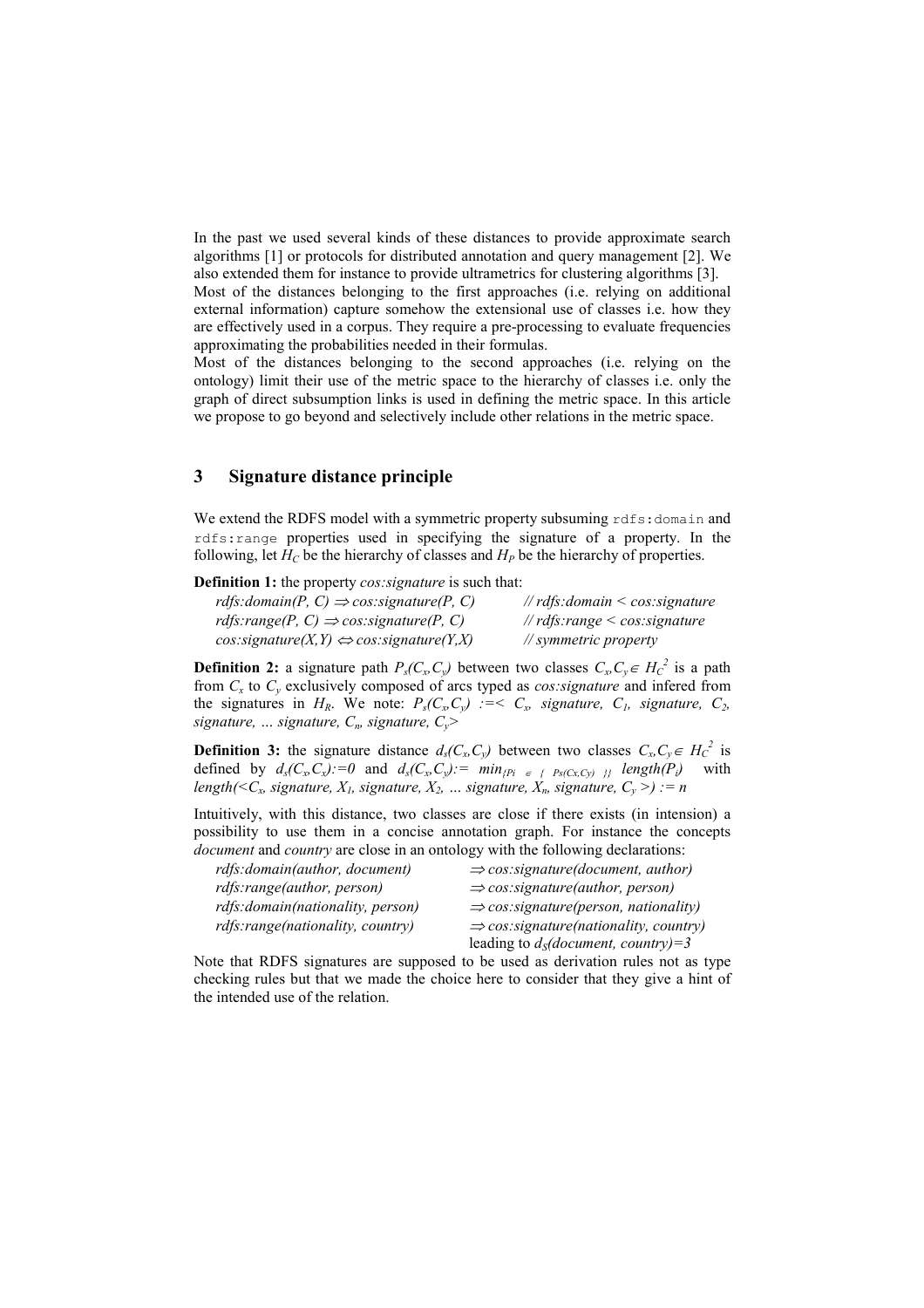#### 4 Merging signature and hierarchies graphs

The definitions and examples in the previous section illustrate the core principle of the distance but they discard the hierarchy paths. We now extend the previous base definitions to obtain a complete distance definition used in our experiment. Mixing signature links and subClassOf/subPropertyOf links can introduce noise thus we parameterize the distance using weights: *wsig* for signatures, *wsubclass* for class subsumption links and *wsubprop* for property subsumption links.

Definition 4: the property *cos:subtype-aware-signature* is such that:

| cos: signature(X, Y)                       | $\Rightarrow$ cos:subtype-aware-signature(X, Y, $w_{sig}$ )                  |
|--------------------------------------------|------------------------------------------------------------------------------|
| $r$ dfs:subClassOf ( $C_x$ , $C_y$ )       | $\Rightarrow$ cos:subtype-aware-signature( $C_x, C_y, w_{\text{subclass}}$ ) |
| rdfs:subPropertyOf( $P_x, P_y$ )           | $\Rightarrow$ cos:subtype-aware-signature( $P_x, P_y, w_{subprop}$ )         |
| $cos:$ subtype-aware-signature $(X, Y, w)$ | $\Leftrightarrow$ cos:subtype-aware-signature (Y,X,w)                        |

**Definition 5:** a subtype-aware signature path  $P_{ST}(C_x, C_y)$  between two classes  $C_x, C_y \in$  $H_c^2$  is a path from  $C_x$  to  $C_y$  composed exclusively of *subtype-aware-signature* links inferred from the declaration in  $H_R$  and  $H_C$  :  $P_{ST}(C_x, C_y)$ :  $\leq$  *subtype-awaresignature*( $C_x$ ,  $X_l$ ,  $w_0$ ),  $subtype-aware-signature(X_1, X_2, w_1)$ , …, subtype-aware $signature(X_n, C_y, w_n)$ 

**Definition 6:** the subtype-aware signature distance  $d_{ST}(C_x, C_y)$  between two classes  $C_x C_y \in H_C^2$  is the length of the shortest subtype-aware signature paths between them:  $d_{ST}(C_x,C_y)$ :=0 and  $d_{ST}(C_x,C_y)$ :=  $min_{\{Pi \in \{P : P S (C_x,C_y) \}\}}$  length(P<sub>i</sub>) with length(<subtype*aware-signature(C<sub>x</sub></sub> X<sub>1</sub>, w<sub>0</sub>), subtype-aware-signature(X<sub>1</sub>, X<sub>2</sub>, w<sub>1</sub>), ..., subtype-awaresignature*( $X_n$ ,  $C_y$ ,  $w_n$ ) >) := $\sum w_n$ 

This is the distance we use in our disambiguation process. To do so the Corese engine extends the SPARQL language in order to offer the possibility for computing paths in RDF(S) graphs [20]. This extension also allows us to specify constraints on the types of the properties that can be used by a path and we apply it to extract paths using the subtype-aware-signature property.

For example, the query below enables us to find all paths between two classes 'Body\_Part\_Organ\_or\_Organ\_Component' and 'Amino\_Acid\_Peptide\_or\_Protein', to order them by length and thus identify the shortest one.

```
prefix umls: <http://umlsinfo.nlm.nih.gov/umls#> 
select list display xml ?path pathLength(?path) as ?length where
{ umls: Body_Part_Organ_or_Organ_Component 
      direct::<umls:subtype-aware-signature>::?path 
     umls: Amino Acid Peptide or Protein . }
order by pathLength(?path)
```
Figure 2 shows a result to this query with the different steps of the path computation. The edges are RDFS properties between classes and properties of the ontology.

 So we can see that '*Body\_Part\_Organ\_or\_Organ\_Component*' is a subsumption of '*Fully\_Formed\_Anatomical\_Structure*', which belongs to the signature of the relation 'produces'. This relation has as range 'Organic\_Chemical' which is a super-class of 'Amino\_Acid\_Peptide\_or\_Protein'. The length of this path is 4.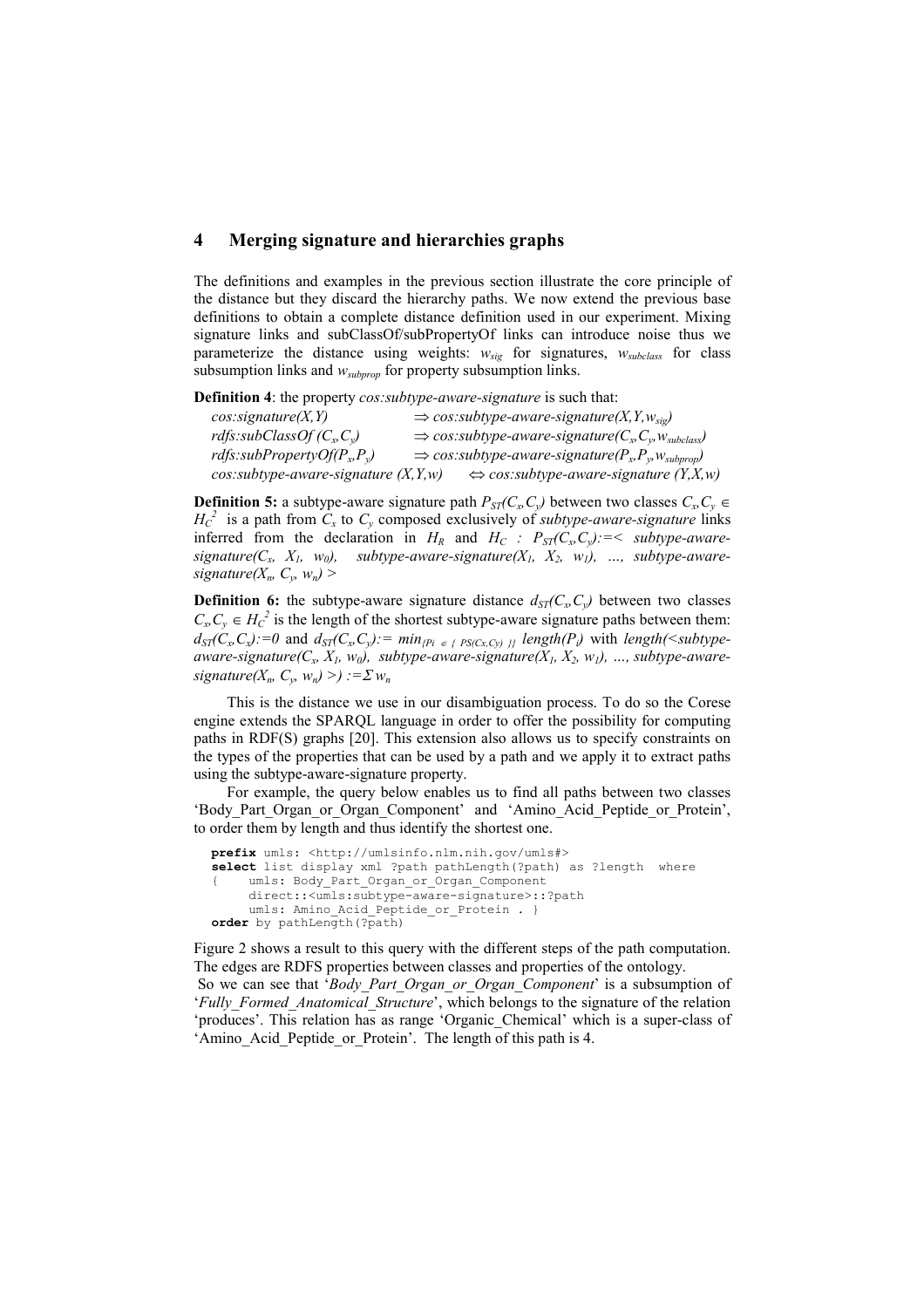The semantic similarity *semSim(C1, C2)* (see Definition 7) between theses classes is then computed by (i) weighting the edges of the path (using weights defined in Definition 5), and (ii) using a normalisation formula. For example, if  $w_{\text{sig}} = 0.2$ , *wsubclass =0.4* and *wsubprop =0.4*, *semSim(Body\_Part\_Organ\_or\_Organ\_Component, Amino\_Acid\_Peptide\_or\_Protein) = 0.66*.



subtype-aware signature path  $\cdots$ 

Fig. 2. The path found between 'Body Part Organ or Organ Component' and 'Amino\_Acid\_Peptide\_or\_Protein' in the UMLS semantic network

# 5 The WSD Approach

In this section we present the word sense disambiguation approach that we based on the distance we just defined. The main idea of this method is to use the context of the ambiguous word to decide to which class we can assign it. This context consists of the set of terms which co-occur with the ambiguous word in the same paragraph. So, if MeatAnnot assigns several classes to a candidate term, the disambiguation module tries to find the right class computing similarities between classes assigned to the ambiguous word, those assigned to its neighbours in the paragraph, and on the type of properties that could occur between them. The computation of similarity is based on the inverse of the semantic distances described previously.

This approach was tested on a standard collection containing the most ambiguous word in UMLS. To help developers test their disambiguation algorithms, the NLM proposed a WSD test collection [12] of 50 highly ambiguous words in UMLS. This collection consists of 5000 Medline abstracts containing these ambiguities, 100 abstract per ambiguous word. The main goal of the WSD test collection is to establish a standard for evaluating disambiguation methods by comparing their results to human suggestions; the 5000 instances have been disambiguated by human raters.

The WSD algorithm takes as input: (i) the ambiguous term, (ii) semantic classes assigned to it, (iii) classes found in the sentence (and/or the paragraph) containing the ambiguity, and (iv) the UMLS semantic network. For each ambiguous term, the disambiguator builds a VSTn vector describing the context of this term. The VSTn vector contains the classes assigned to terms detected as neighbours of the ambiguous one. Then, it computes a similarity between each STa in VSTa (vector of classes assigned to the ambiguous term) and the VSTn, this similarity consists of the average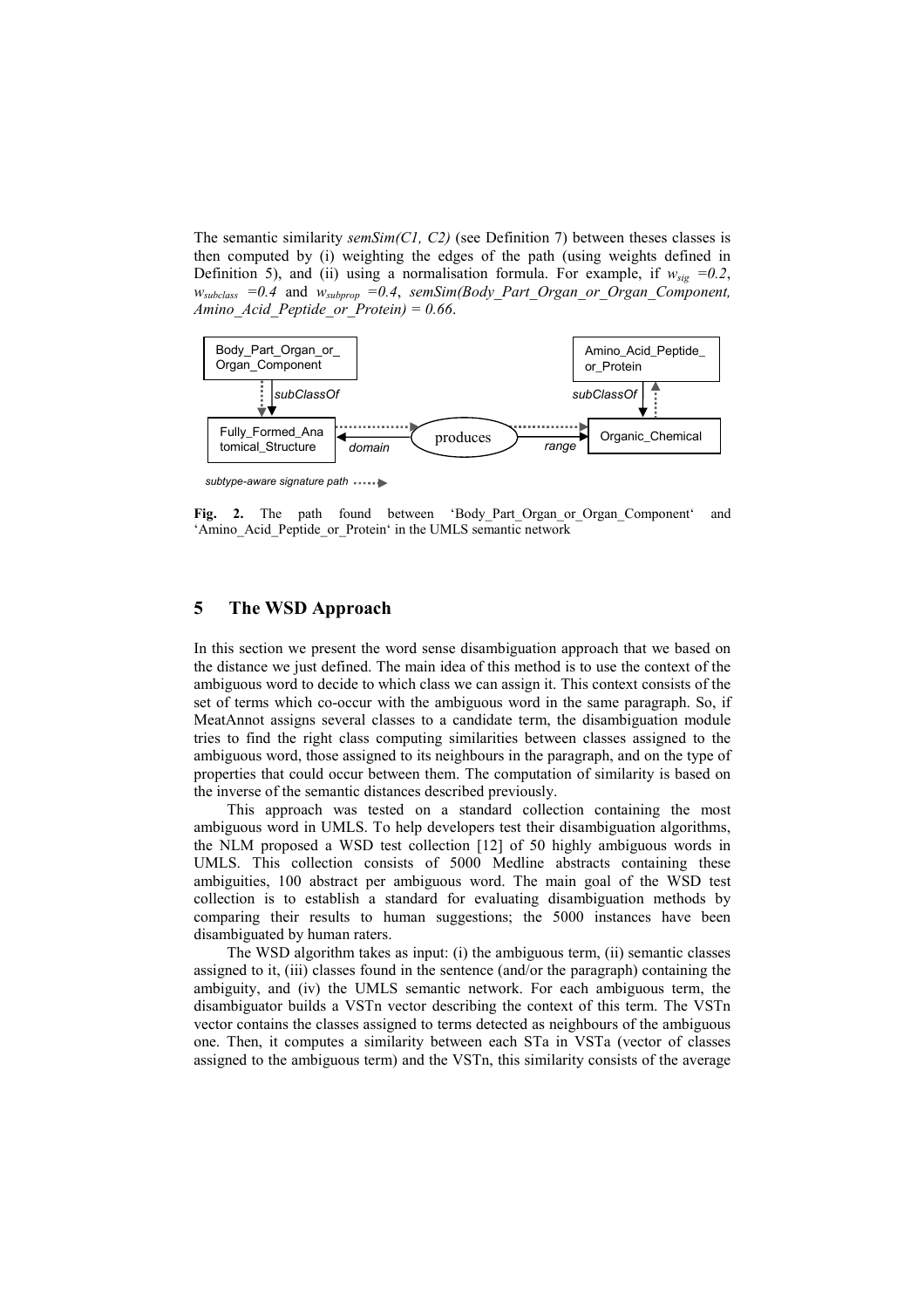of the similarities between STa and STn elements. Finally, the class which STa has the highest similarity is proposed as the best class for the ambiguous term.

Definition 7: Similarities are computed inversing the semantic distances described above; we call it semSim. For each  $STa \in VSTa$ ,  $Sim(STa, VSTn)$  = *AvgSTn*∈*VSTn(semSim(STa, STn)) BestST(VSTa, V STn) = MaxSTa*∈*VSTa(Sim(STa, V STn))*  where  $semSim(STa, STn) = 2/(2+dist(STa, STn))$  with *dist* being one of the distances defined previously.

Let us give a processing example with the sentence:

*'I also tracked lipid profiles, HBA1C, blood pressure, body mass index, hostility, and nicotine use'.*

Results of the MeatAnnot term extractor on this sentence:

```
<Sentence> 
   <Concept type="Laboratory_Procedure" term="lipid profile"/> 
   <Concept type="Gene_or_Genome" term="HBA1C"/> 
   <Concept type="Organism_Function" term="blood pressure"/> 
   <Concept type="Diagnostic_Procedure" term="blood pressure"/> 
   <Concept type="Laboratory_or_Test_Result" term="blood pressure"/> 
   <Concept type="Diagnostic_Procedure" term="body mass index"/> 
   <Concept type="Mental_Process" term="hostility"/> 
   <Concept type="Organic_Chemical" term="nicotine"/> 
</Sentence>
```
We can notice that the term 'blood pressure' is ambiguous since there are three classes assigned to it. The vectors for the ambiguous term and its context are:

 $VSTa = \{ "Organism Function", "Diagnostic Procedure", "Laboratory or Test Result" \}$ VSTn = {"Laboratory\_Procedure", "Gene\_or\_Genome", "Diagnostic\_Procedure", "Mental Process", "Organic Chemical"}

Table 1. Similarities between the STs affected to 'blood pressure' and those affected to its neighbours in the sentence

|                      | Organism Function | Diagnostic Procedure | Laboratory or Test Result |
|----------------------|-------------------|----------------------|---------------------------|
| Laboratory Procedure | 0.291             | 0.862                | 0.167                     |
| Gene or Genome       | 0.166             | 0.167                | 0.3                       |
| Diagnostic Procedure | 0.29              |                      | 0.169                     |
| Mental Process       | 0.98              | 0.28                 | 0.168                     |
| Average              | 0.431             | 0.549                | 0.201                     |

The following table summarizes the obtained disambiguation results using the distance which relies only on the subsumption hierarchy of the ontology. In this example MeatAnnot assigns 'Diagnostic\_Procedure' as the class best matching the meaning of the term 'blood pressure' w.r.t the studied context in this sentence.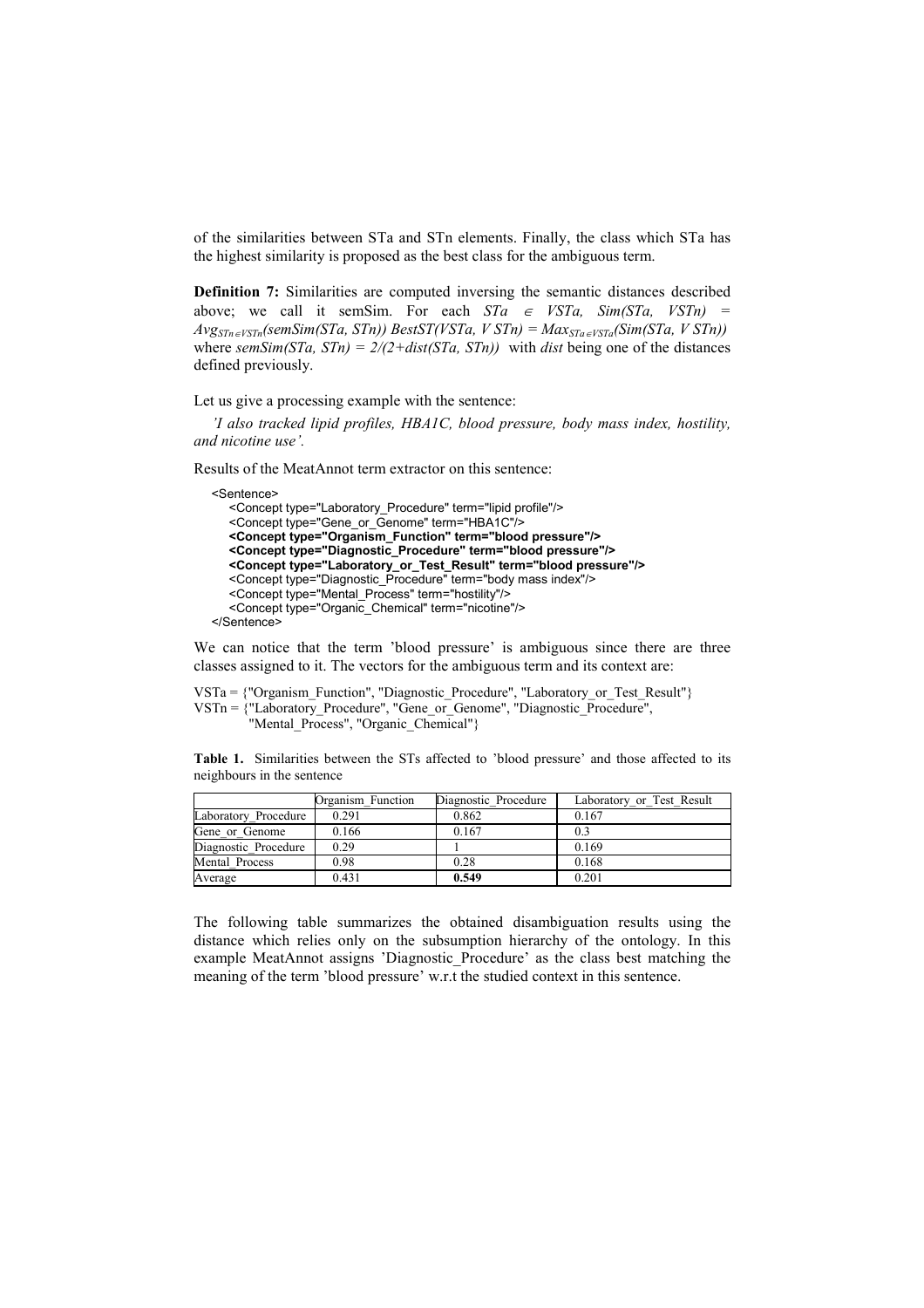#### 6 Evaluation

To evaluate our algorithm, we tested it on the UMLS Word Sense Disambiguation test collection. We launched MeatAnnot on the entire collection (5000 abstracts) to detect UMLS terms and their classes and to disambiguate terms provided with the WSD collection. In this experiment, in a first experiment, we decided to use the semantic distance described in Definition 6 and to vary the different weights, starting from a distance which favours the use of the subsumption path between classes to a distance which favours the path using the signature of properties. In a second experiment, we selected weights which maximise this distance and we compared its results to three other distances: (i) uses only the class subsumption hierarchy, (ii) uses only the signature of relations, and (iii) uses both features. The metric used in this evaluation is Precision (the percentage of correct mappings), which computes the rate of correctly resolved ambiguities.

Table 2 shows the results of the first experiment in which we varied the weights of our semantic distance as defined in definition 4: *wsig* for signature links, *wsubclass* for class subsumption links and *wsubprop* for property subsumption links. The variation of the weights was chosen to represent the progressive transformation of the distance from a distance purely based on subsumption paths to a distance purely based on signature paths. The values are the average precision scores in retrieving the right class for the terms.

| weight sets           |      | ∸         |       |       |         | O     |       |       |        |
|-----------------------|------|-----------|-------|-------|---------|-------|-------|-------|--------|
| $W_{\text{subclass}}$ |      | $\rm 0.1$ | 0.2   | 0.2   | $0.2\,$ | 0.3   | 0.4   |       |        |
| $W_{subprop}$         |      | $\rm 0.1$ | 0.2   | 0.4   | 0.6     | 0.3   | 0.4   | 0.5   |        |
| $W_{sig}$             |      | 0.8       | 0.6   | 0.4   | 0.2     | 0.3   | 0.2   |       |        |
| Average               | 63.4 | 73        | 66.26 | 83.62 | 67.63   | 67.11 | 64.99 | 54.21 | 0.1.56 |

Table 2. Summary of some precision scores for nine weight sets

Table 3 shows the results of a second experiment in which we compared the previous semantic distance with the optimal weights obtained in the first experiment to three other distances: a classical ontology based attenuated distance [1] based on classes subsumption only, a distance using only signature links (definition 1) and a distance mixing non weighted signature and subsumption links. The values are the precision scores in retrieving the right class for the term given in the left side column. The last line is the average precision over these terms.

The first experiment seems to indicate that it is indeed interesting to mix two aspects of the intentional definitions of types: their subsumption neighbourhood and their potential properties. More precisely, what table 2 seems to indicate is that there is an interesting optimum in combining subsumption distances and signature distances (here corresponding to the weight set number 4 where  $w_{subclass} = 0.2$ ,  $w_{subprop} = 0.4$  and  $w_{\rm xio}$ =0.4) and that this optimum could perform better than classical distances. Because the improvement is sometimes quite small and because the terms have very different behaviours (Table 3) we intend to study how the sub-domains of the ontology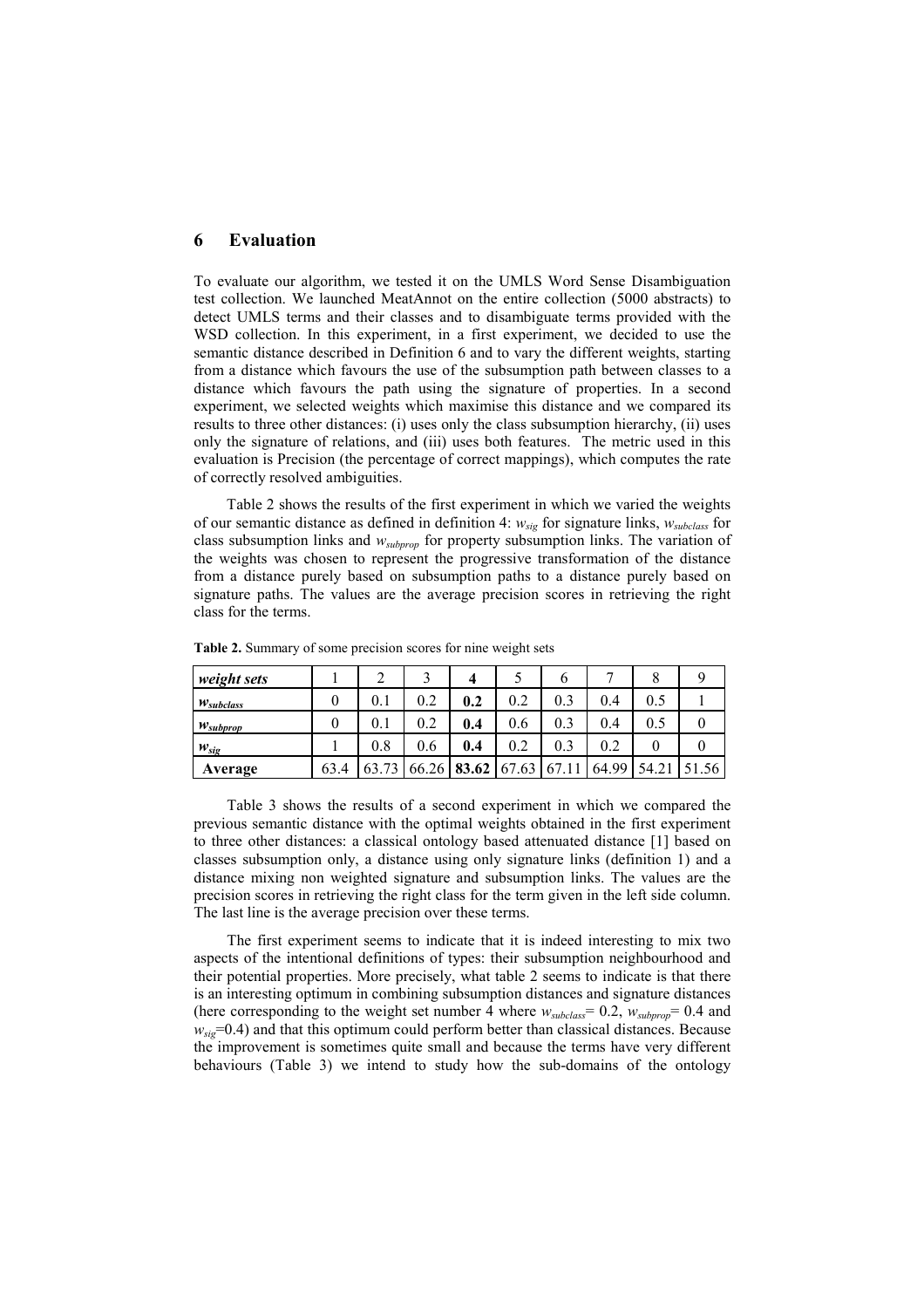influence the performances and how the design rationale of the ontology may be responsible for these differences.

|                               | <b>Subsumption</b> | <b>Simple</b> | Non weighted signature | Optimised |
|-------------------------------|--------------------|---------------|------------------------|-----------|
|                               |                    | signature     | and subsumption        |           |
| adjustment                    | 65.59              | 29.03         | 61.29                  | 65.59     |
| ganglion                      | 92                 | 90            | 93                     | 93        |
| extraction                    | 62.06              | 52.87         | 65.51                  | 65.51     |
| japanese                      | 64.55              | 92.4          | 91.13                  | 92.4      |
| pressure                      | 97.91              | 10.04         | 37.5                   | 86.45     |
| surgery                       | 61.11              | 53.3          | 55.55                  | 60        |
| depression                    | 86.2               | 86.2          | 82.75                  | 96.55     |
| lead                          | 64.28              | 40.81         | 60.2                   | 60.2      |
| radiation                     | 94.11              | 29.41         | 56.86                  | 92.15     |
| sensitivity                   | 98                 | 81            | 70                     | 74        |
| <b>Average on 30</b><br>terms | 80.43              | 63.39         | 72.77                  | 82.64     |

Table 3. Summary of some precision scores (10 from the 30 tested words) comparing different distances studied

## 7 Related Work in Word Sense Disambiguation

In addition to related work on semantic distances cited in section 2, we notice that [13] describes an experiment using NLM's WSD test collection and compares four versions of the Journal Descriptor Indexing methodology to a baseline frequency methodology. JDI approach is a method of indexing based on NLM's practice of maintaining a subject index to journal titles using journal descriptors (JDs), which are terms corresponding to biomedical specialties. For each word JDI builds a set of weighted ST vectors describing the semantic context in which it occurs. For 45 ambiguities studied, the overall average of precision is 0.783.

In [15], for each ambiguous word, the authors use a collection of MEDLINE abstracts containing this word and rely on words related to it by UMLS conceptual relationships to determine his adequate sense.

In [21], the authors proposed an approach for WSD in medical documents using related UMLS terms found in the same context. They rely on the context of the ambiguous word in order to compute a score for each sense candidate and then they choose the one having the highest score. This score consists of the number of terms (in the document) which are related, in UMLS, with the different senses of the ambiguous word. In comparison with our method, this approach is different in two main aspects: (i) it does not use the hierarchies of concepts and properties in UMLS, and, (ii) it ignores terms which co-occur with the ambiguous word in the same context but do not have a direct link with him in UMLS.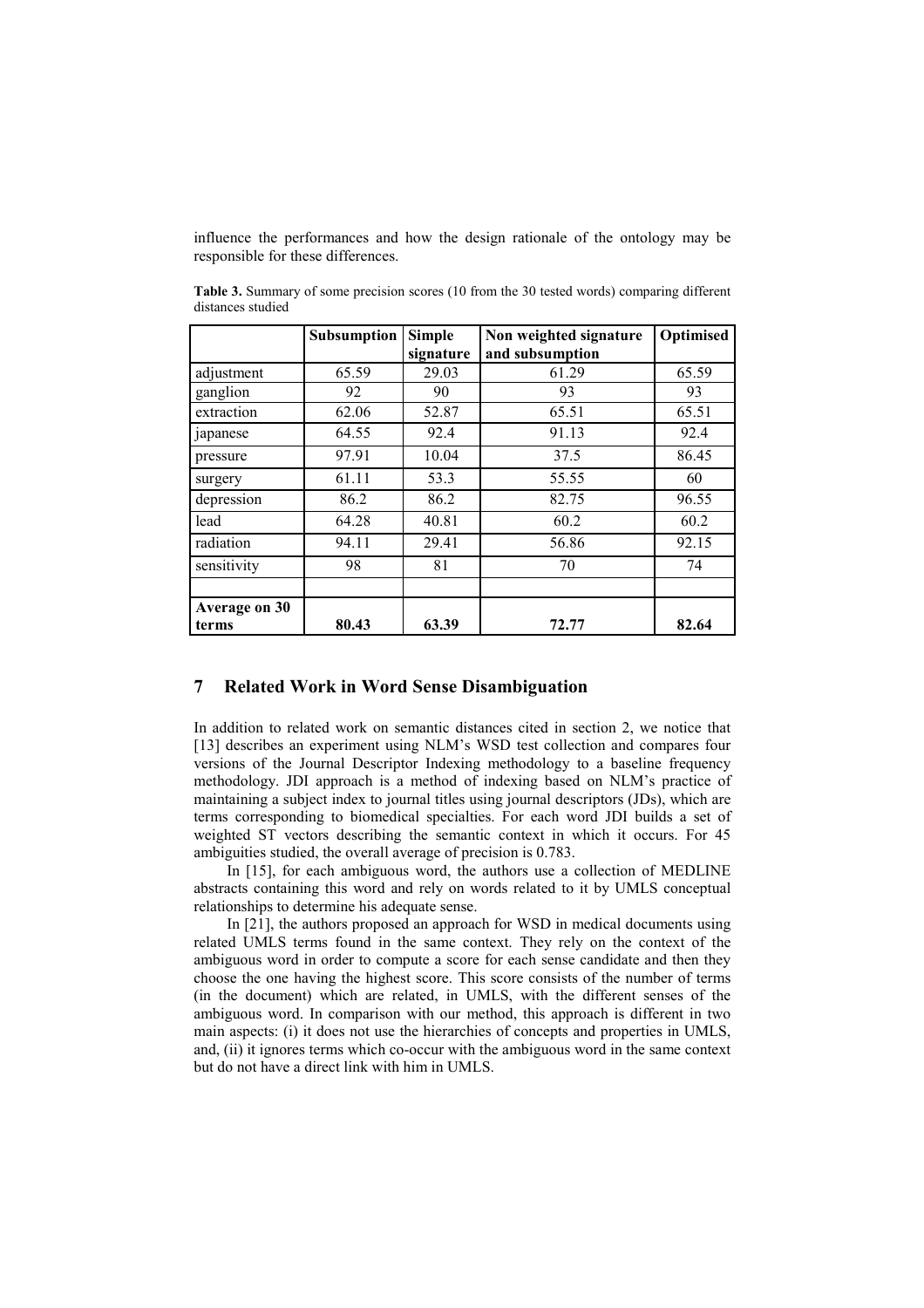In [18], the authors propose a method that assigns a word the sense that is most related to the senses of its neighbours and that relies on finding paths in a concept network (which is more flexible than an ontology and does not contain relations). The proposed method in [19] is different from ours since it relies on instances of relations (i.e. extension, whereas we use the intension) and it does not take advantage from a formal model (the hierarchy of relations).

For a review on general disambiguation methods, see [16].

# 8 Conclusion

We have described an experiment using NLM's WSD test collection to compare four versions of semantic distances in order to disambiguate term mapping to the UMLS semantic network. This experiment has shown that the use of the ontology definition can improve significantly the precision of WSD algorithms. Over the 22 ambiguous words used in this experiment, the highest average precision was 82.64%. This method is generic and domain-independent since it relies only on the structure of the ontology and the chosen distances. Future work falls into three categories:

- Improving the disambiguation algorithm by optimizing the path finding in the distance computation and by proposing other distances taking into account existing annotations (i.e. combination of instances and ontology structure).
- Studying the use of the approach in other applications: testing the WSD algorithm in different domains using different ontologies and different term extractors.
- Reintroducing in our distance the computation of the depth to attenuate subsumption lengths as classically done in standard distances [1].

Acknowledgments. Funding by the Sealife project (IST-2006-027269) and by the SevenPro project (IST-2006-027473) is kindly acknowledged.

# References

- 1. Corby O., Dieng-Kuntz R., Faron-Zucker C., Gandon F., Searching the Semantic Web: Approximate Query Processing Based on Ontologies, IEEE Intelligent Systems, January/February ( Vol. 21, No. 1), pp. 20-27, ISSN: 1541-1672, 2006
- 2. Gandon F., Distributed Artificial Intelligence and Knowledge Management: ontologies and multi-agent systems for a corporate semantic web, PhD Thesis., INRIA, 2002
- 3. Gandon F., Corby O., Giboin A., Gronnier N., Guigard C., Graph-based inferences in a Semantic Web Server for the Cartography of Competencies in a Telecom Valley, ISWC, Lecture Notes in Computer Science LNCS 3729, Galway, 2005
- 4. Budanitsky A., Hirst G., Semantic distance in WordNet: An Experimental, Applicationoriented Evaluation of five Measures, In Workshop on WordNet and Other Lexical Resources, Second meeting of the North American Chapter of the Association for Computational Linguistics. Pittsburgh, PA, 2001
- 5. Collins A., Loftus E., A Spreading Activation Theory of Semantic Processing. Psychological Review, vol. 82, pp. 407-428, 1975